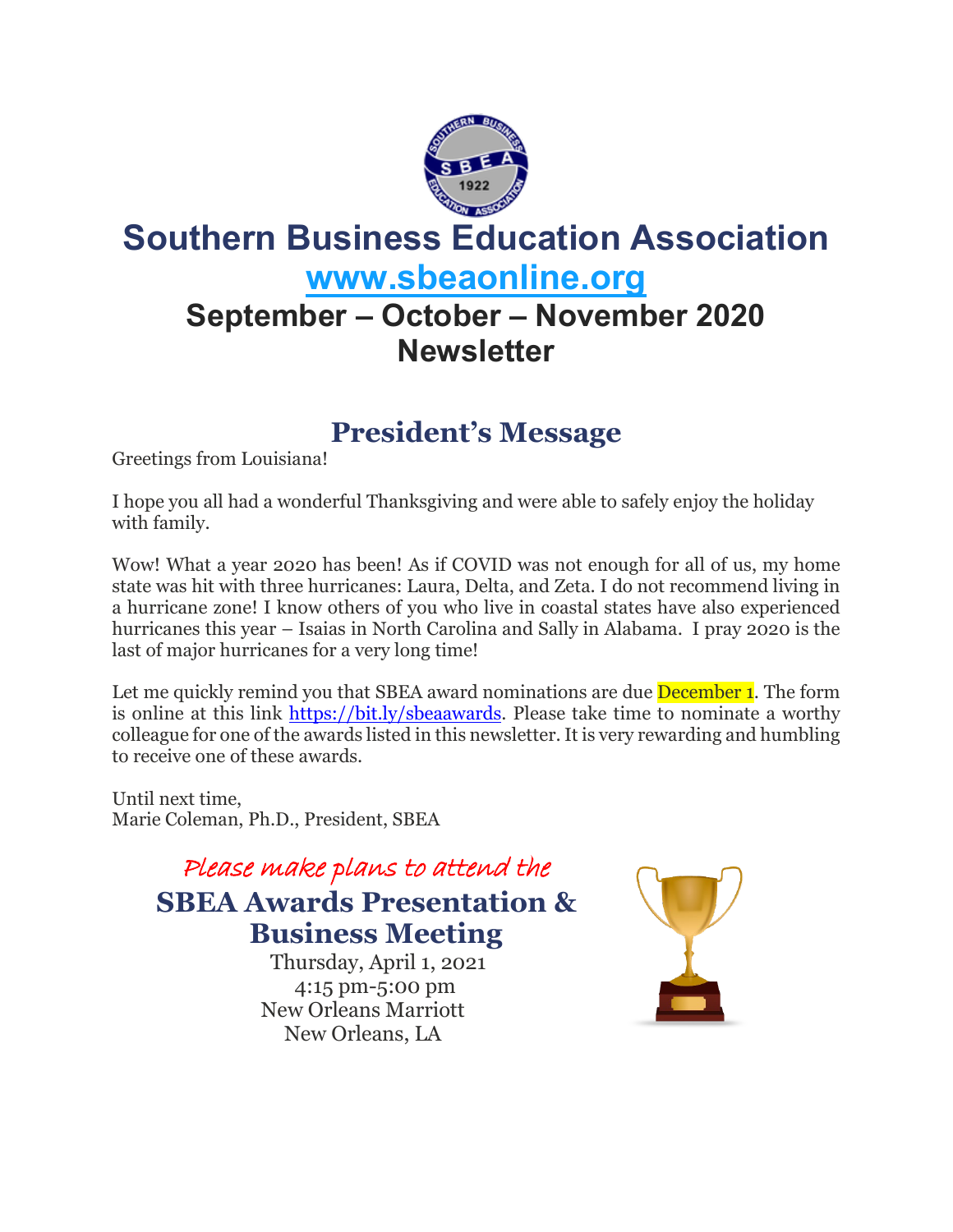### **Good Reads for Your Classroom**

I have listed three newsletters below that you might find interesting and maybe even something helpful for your classroom. Take a look and see what you think! If you like them, share them with your colleagues.

- [The Teaching Professor](https://magnapublications.activehosted.com/index.php?action=social&chash=26f5bd4aa64fdadf96152ca6e6408068.2305&s=68dd5bb2a7a40beec135bea36dd7e5b4)
- [The Marketing Teacher](https://iteachmarketing.wixsite.com/tmthome)
- [Ideas Worth Teaching](https://www.aspeninstitute.org/programs/business-and-society-program/ideas-worth-teaching/)
- [Start Here Go Places](https://www.startheregoplaces.com/)
- [Accounting is Analytics](https://accountingisanalytics.com/webinar-recordings/)

#### **SBEA Awards Nominations** Deadline is approaching!

SBEA Award nominations will be completed online at the SBEA website found at [https://bit.ly/sbeaawards.](https://bit.ly/sbeaawards) Nominations must be submitted using this form before **December 1**. State organizations and members may nominate members but members are not allowed to nominate themselves.

Nominations may be made for the following awards:

- Distinguished Service Award for Outstanding Contribution to Business Education by an Administrator or Supervisor of Business Education
- Collegiate/University Teacher of the Year Award
- Post-Secondary Teacher of the Year Award
- Middle School/Secondary Business Teacher of the Year Award

If you have any questions concerning awards, please email **Cheryl Wiedmaier, SBEA Awards Committee Chair, at [cdwied@gmail.com.](https://cdwied@gmail.com/)**



**2021 NBEA Annual Convention** March 29-April 2 • New Orleans, LA **Advance Your Opportunity** 

#### **2021 NBEA Conference**

March 30 – April 2 New Orleans Marriott

Registration for the 2021 Convention in New Orleans is now open!

For those who opted to receive a credit from the 2020 NBEA Convention in Boston, you have been sent an email with your